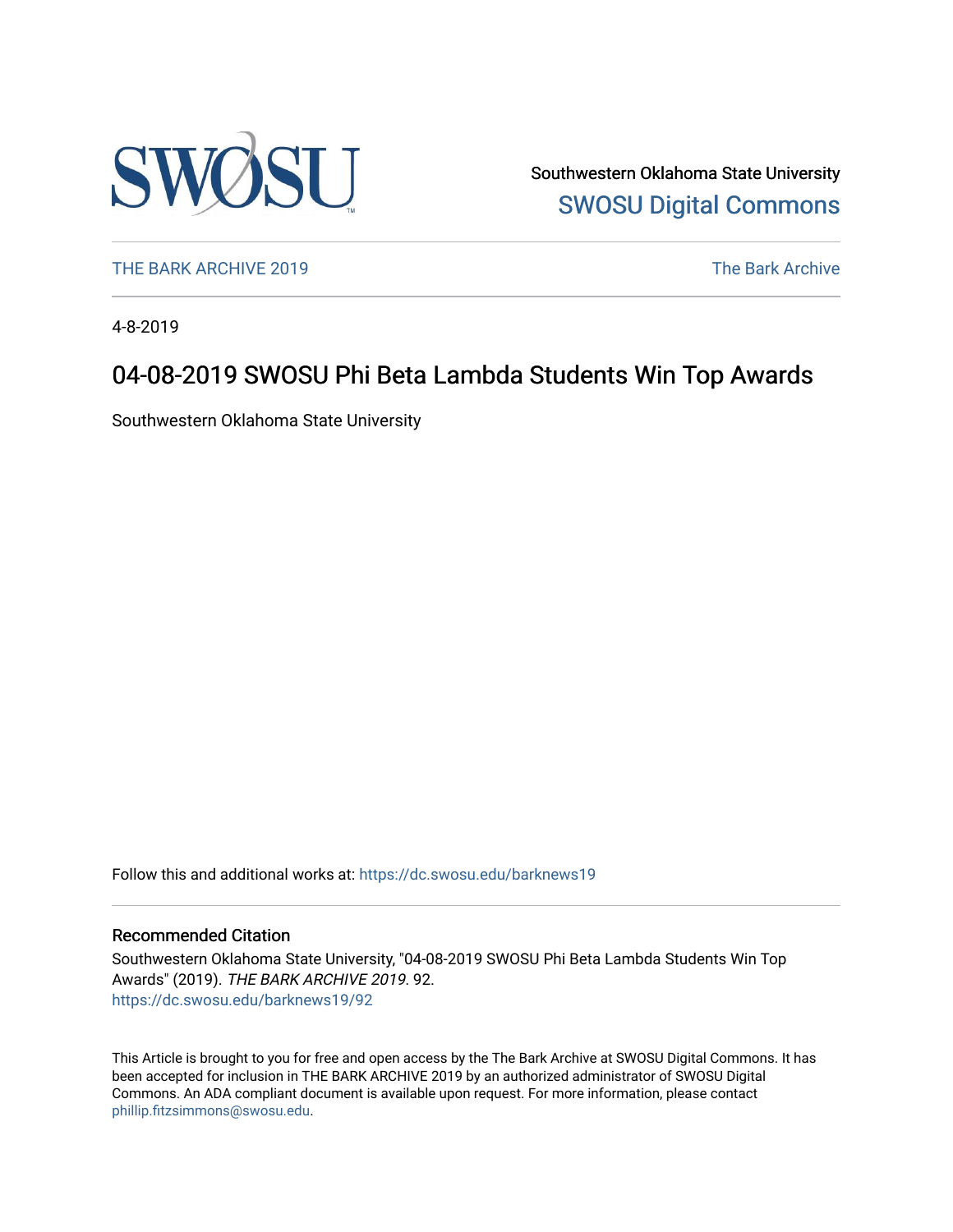

8 April, 2019

# **SWOSU Phi Beta Lambda Students Win Top Awards**



students won many top awards at the recent 2019 Oklahoma FBLA-PBL State Leadership Conference. Winning were (front from left): Kendra Gift, Grace Seelke and Breane Smith. Back row from left—Dr. Todd Wiggen (co-advisor), Ethan Mazzio, Edwin Martinez, and Cassandra Purintun. Not pictured are Dr. Holly McKee (co-advisor), Cassie Bobbitt, Carlie McKinney and Brooke Tignor.

Members of the Southwestern Oklahoma State University Phi Beta Lambda chapter in Weatherford recently won 15 state championship awards and seven runner-up awards at the 2019 Oklahoma FBLA–PBL State Leadership Conference held in Oklahoma City.

The SWOSU students competed in numerous events that consisted of objective tests and live performance events focused on a variety of business and leadership topics.

SWOSU PBL competed against other collegiate chapters from the state of Oklahoma. Eight SWOSU students qualified to compete at the 2019 PBL National Leadership Conference that will be held June 24-27 in San Antonio (TX).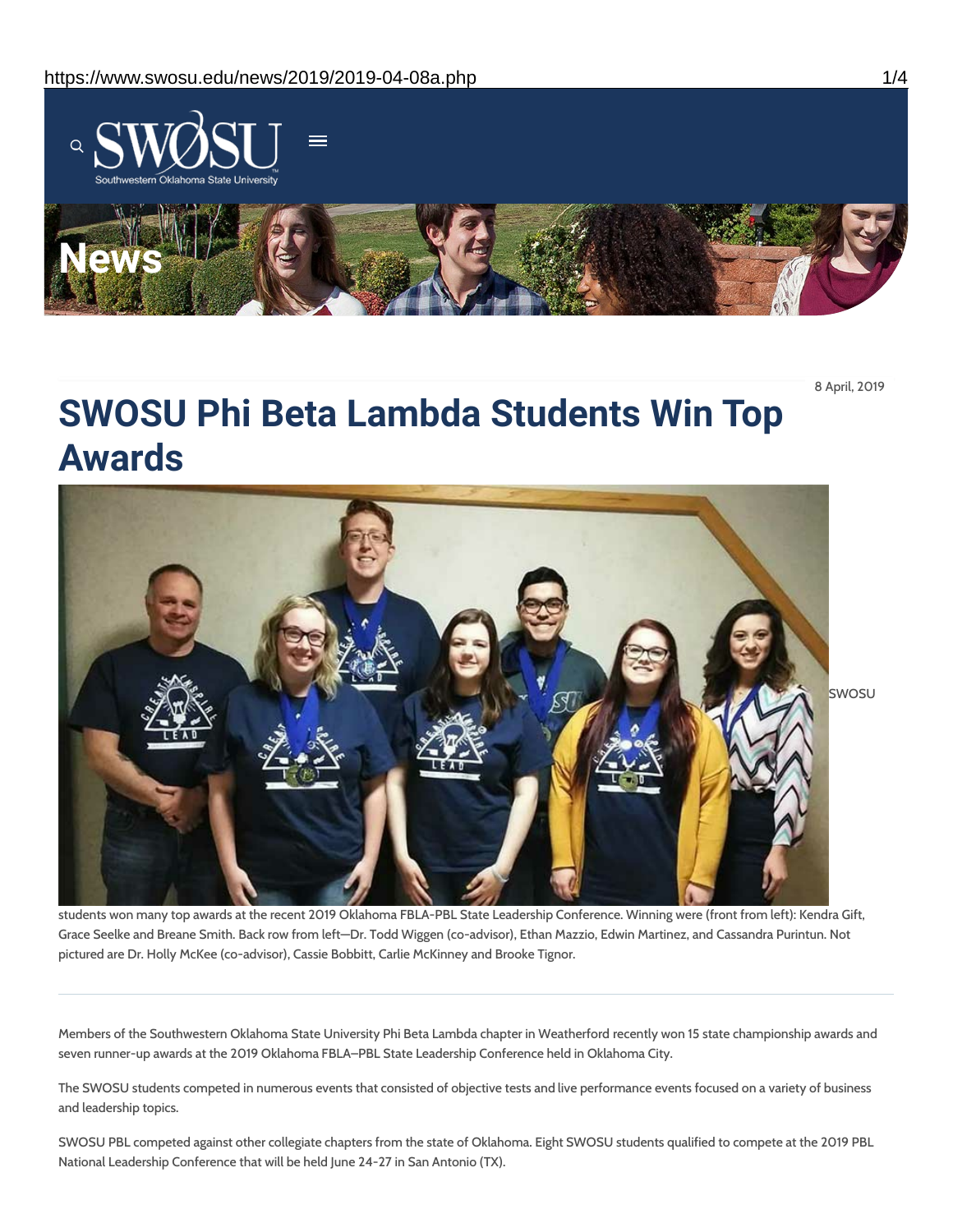### https://www.swosu.edu/news/2019/2019-04-08a.php 2/4

SWOSU students winning awards were:

- Breane Smith, Chickasha—1<sup>st</sup> place: Hospitality Management; 2nd place: Job Interview; 4th Place: Retail Management.
- Brooke Tignor, Sayre–1<sup>st</sup> place: Management Concepts; 2nd place: Marketing Concepts and Computer Concepts; 3rd place: Entrepreneurship Concepts.
- Carlie McKinney, Minco–1<sup>st</sup> place: Project Management, Sports Management and Marketing; 2nd place, Retail Management.
- Cassie Bobbitt, Yukon—1<sup>st</sup> place: Personal Finance and Justice Administration; 2nd place: Information Management; 3rd place: Computer Applications.
- Cassandra Purintun, Hinton—1<sup>st</sup> place: Accounting for Professionals; 2nd Place: Accounting Principles and Insurance Concepts.
- Edwin Martinez, Hinton—1<sup>st</sup> place: Public Speaking, Financial Analysis & Decision Making, and Insurance Concepts. 3rd Place: Statistical Analysis.
- Ethan Mazzio, Moore—1<sup>st</sup> place: Microeconomics, Macroeconomics and Statistical AnalysisGrace Seelke, Okeene—4<sup>th</sup> place: Accounting Principles.
- Kendra Gift, Balko—1<sup>st</sup> place: Business Presentation and Organizational Behavior & Leadership.

| Academics                | D                |
|--------------------------|------------------|
| Administration           | D                |
| Alumni and Foundation    | D                |
| Community                | D                |
| Events                   | D                |
| <b>Faculty and Staff</b> | D                |
| Miscellaneous            | $\triangleright$ |
| Sayre                    | D                |
| <b>Students</b>          | D                |
|                          |                  |

| <b>Archive Links</b> |   |
|----------------------|---|
| 2018                 | D |
| 2019                 | D |
| 2020                 | D |
| Archive              | D |
|                      |   |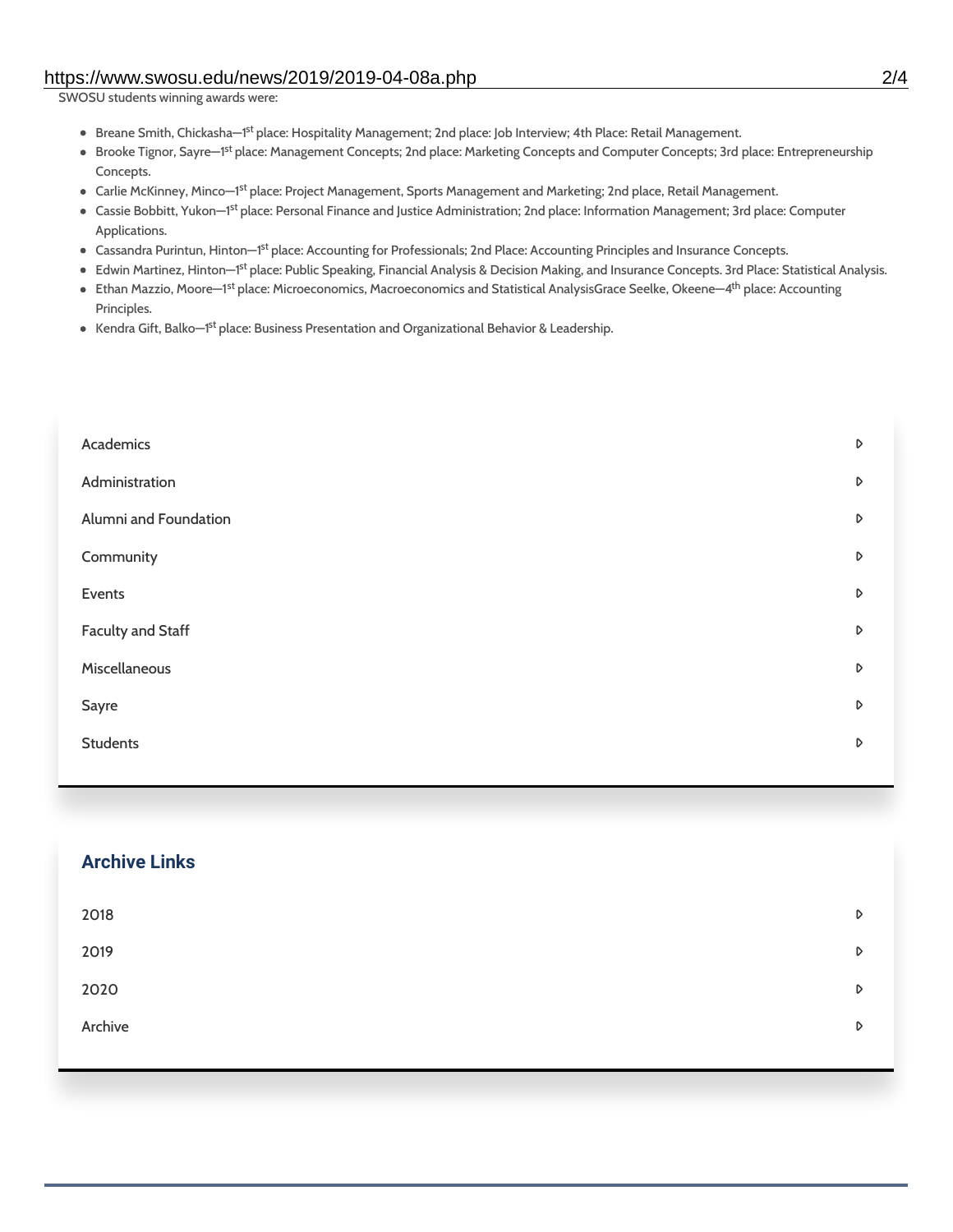## Weatherford Campus

100 Campus Drive Weatherford, OK 73096

### Sayre Campus

409 E Mississippi Ave Sayre, OK 73662

### Connect to Us

fyoth

Contact [Information](https://www.swosu.edu/about/contact.php)

[University/Facility](https://www.swosu.edu/about/operating-hours.php) Hours

[Campus](https://map.concept3d.com/?id=768#!ct/10964,10214,10213,10212,10205,10204,10203,10202,10136,10129,10128,0,31226,10130,10201,10641,0) Map

Give to [SWOSU](https://standingfirmly.com/donate)

Shop [SWOSU](https://shopswosu.merchorders.com/)



**[Directory](https://www.swosu.edu/directory/index.php)** 

[Calendar](https://eventpublisher.dudesolutions.com/swosu/)

[Apply](https://www.swosu.edu/admissions/apply-to-swosu.php)

[GoSWOSU](https://qlsso.quicklaunchsso.com/home/1267)

[Jobs@SWOSU](https://swosu.csod.com/ux/ats/careersite/1/home?c=swosu)